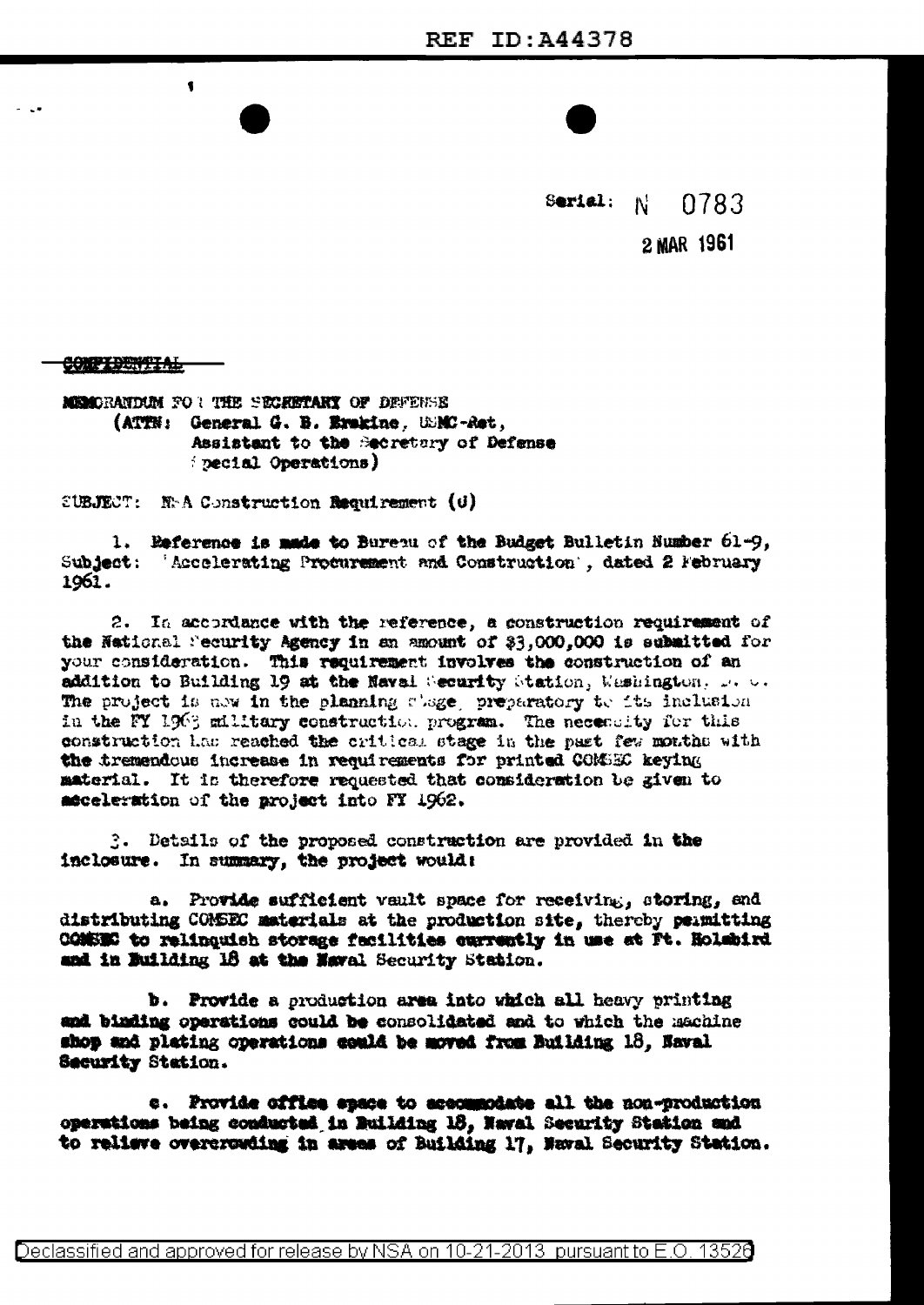REF ID:A44378



Serial: N 0783

# **CONFIDENTIAL**

..

d. Permit NSA to return Building 18, Naval Security Station, to the NaVJ.

4. Additional information will be furnished upon request.

# $G$  C.H. FROST

*L.* H. FIOST Vice Admiral, USN Director

Incl;  $a/s$  (dup)

cc: DIR AG Reading File CSEC LOG  $COMP - 4$ COMP-01

M/R: Prepared at the request of the Comptroller, from data submitted to COMP by DIR/CSEC.

> $n^2$  & Wignall **A. L**WIGNALL, COMP-41, 3119, 28 Feb 61, si